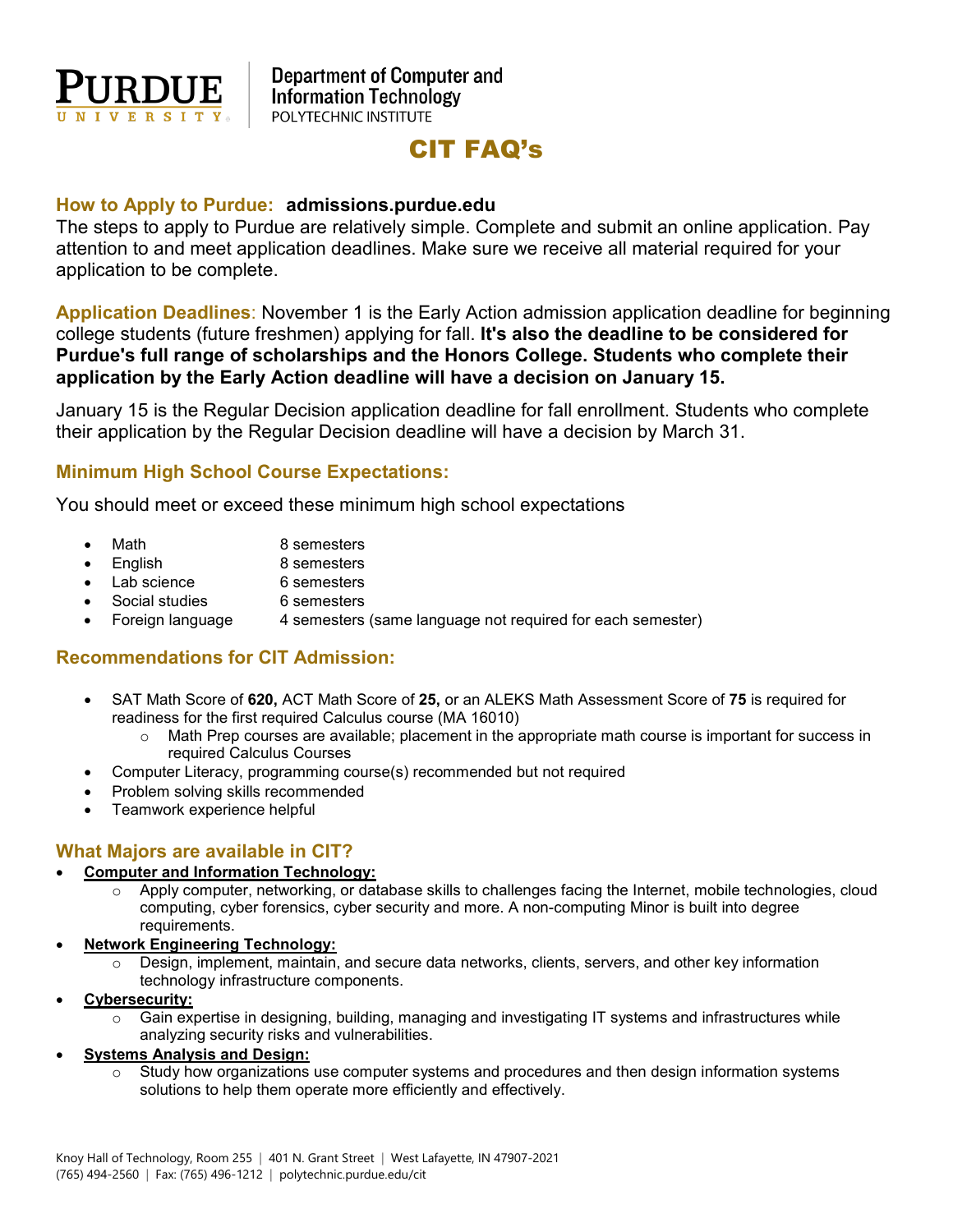# **What is the difference between computing majors at Purdue?**

A full list of computing majors with links to more information: **<https://www.admissions.purdue.edu/majors/interest/computer-programming-information-systems/>**

# **Scholarships:**

# **Purdue: <https://www.purdue.edu/dfa/students/how-to-apply/more.html>**

The **[FAFSA](https://www.purdue.edu/dfa/students/how-to-apply/fafsa.html)** registers you to be considered for aid from Purdue and the federal/state government. To be considered for additional Purdue/private scholarships or private loans, you need to take a few extra steps, such as completing a separate application. Additional information about eligibility and steps to apply for each type of resource are included in the link above.

#### **[Purdue Scholarships](https://www.purdue.edu/dfa/students/how-to-apply/more.html#purdue) [Other Purdue Departmental Scholarships](https://www.purdue.edu/dfa/students/how-to-apply/more.html#department) [Private Scholarships](https://www.purdue.edu/dfa/students/how-to-apply/more.html#privateschol) [Private Loans](https://www.purdue.edu/dfa/students/how-to-apply/more.html#privateloan)**

# **Deadlines:**

**Incoming Freshman: November 1:** for early consideration for Merit scholarships. CIT students must also complete the Purdue Supplemental Scholarship Application, located in ScholarshipUniverse, by December 15 to be considered for additional college and school scholarships.

**Continuing Students: March 1**: Complete the Purdue Supplemental Scholarship Application, located in **[ScholarshipUniverse](https://purdue.scholarshipuniverse.com/)**. Complete the FASFA and watch for the Purdue Supplemental Scholarship Application in **[ScholarshipUniverse](https://purdue.scholarshipuniverse.com/)** and follow the directions. Complete the 2020-2021 Free Application for federal Student Aid (FAFSA) by January 1. **How do I use ScholarshipUniverse?**

- Current Purdue students will head to **[purdue.scholarshipuniverse.com](https://purdue.scholarshipuniverse.com/)** and enter their career account credentials
- Incoming students will access ScholarshipUniverse through their **[admissions portal,](https://www.admissions.purdue.edu/apply/applicationstatus.php)**

# **\*Advanced Placement Credit – Mapped to CIT Plans of Study:**

**<https://polytechnic.purdue.edu/degrees/computer-and-information-technology/advising/registration> Purdue Code:** 

# **\*Dual Credit**: **<https://admissions.purdue.edu/transfercredit/dualcredit.php>**

# **\*Transfer Credits:**

# **<https://www.admissions.purdue.edu/transfercredit/index.php>**

**Purdue Transfer Equivalency Self Service** — allows you to enter all of your previous college coursework to receive a comprehensive report that includes the credit you will receive toward the degree plan for your desired Purdue major as well as the courses you must still take to earn the Purdue degree.

**Transfer Credit Course Equivalency Guide** — allows you to look up courses one by one to determine how they might transfer to Purdue. You should use this tool along with the plan of study for your desired major to assess how previous college credit may apply to your desired major.

# *\*Submit all scores and credits to Purdue Admissions prior to your first orientation (STAR) meeting*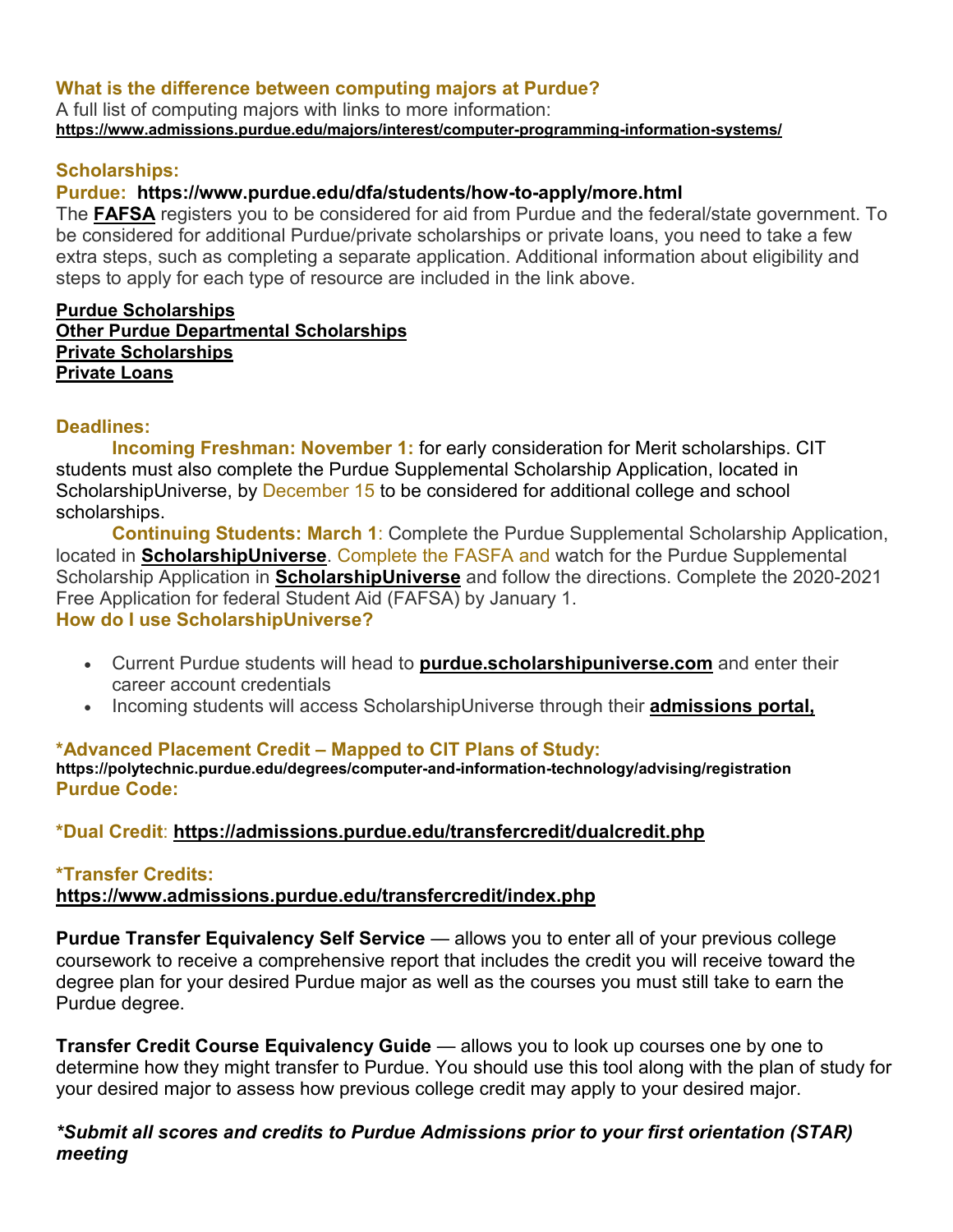

# **What is the Average Class Size for CIT Major Courses (CNIT)?**

|         |     | Freshmen   Sophomore   Junior |    | <b>Senior</b> |
|---------|-----|-------------------------------|----|---------------|
| Lecture | 180 | 115                           | 60 | 45            |
| Lab     | 28  | 20                            | 20 | 10            |

# **Retention and Graduation Rates are available on the Office of Enrollment Management website: [https://www.purdue.edu/enrollmentmanagement/data-reports/grad-retention](https://www.purdue.edu/enrollmentmanagement/data-reports/grad-retention-rates.php)[rates.php](https://www.purdue.edu/enrollmentmanagement/data-reports/grad-retention-rates.php)**

# **How often do TAs teach classes?**

For our larger lecture classes, there is a meeting twice a week taught by the professor with a lab meeting once a week usually taught by the TA.

# **What student-faculty research opportunities exist for undergraduates?**

Faculty and students participate in University wide research programs such as

- **DURI (Discovery Park Undergraduate Research Internship Program) <https://www.purdue.edu/discoverypark/duri/>**
- **Summer Stay Scholars <https://www.purdue.edu/summerstay/>**
- **URSA** (Undergraduate Research in STEM) **<https://www.purdue.edu/undergrad-research/>**
- **LSAMP – (**Louis Stokes Alliance for Minority Participation**) STEM Research [https://www.purdue.edu/gradschool/diversity/programs/louis-stokes-alliance-for](https://www.purdue.edu/gradschool/diversity/programs/louis-stokes-alliance-for-minority-participation/index.php)[minority-participation/index.php](https://www.purdue.edu/gradschool/diversity/programs/louis-stokes-alliance-for-minority-participation/index.php)**
- **Independent Study Courses**: CIT faculty offer students to the opportunity to create independent study courses in the faculty member's area of research that may be applied to degree requirements. More information on CIT Registration Website. **[https://polytechnic.purdue.edu/degrees/computer-and-information](https://polytechnic.purdue.edu/degrees/computer-and-information-technology/advising/registration)[technology/advising/registration](https://polytechnic.purdue.edu/degrees/computer-and-information-technology/advising/registration)**

# **What kinds of mentoring and advising relationships do students and faculty have?**

- Advisors invite student to registration meetings twice per year, however students may schedule appointments for various other concerns at any time as well as attend walk in office hours
- Faculty hold weekly office hours throughout the semester and schedule appointments with students as needed
- The Polytechnic sponsors a Faculty-Student Mentoring for first and second-year students. The Deadline is August 1 for new students. Students may continue the program into the second year. **<https://polytechnic.purdue.edu/faculty-student-mentorship-program>**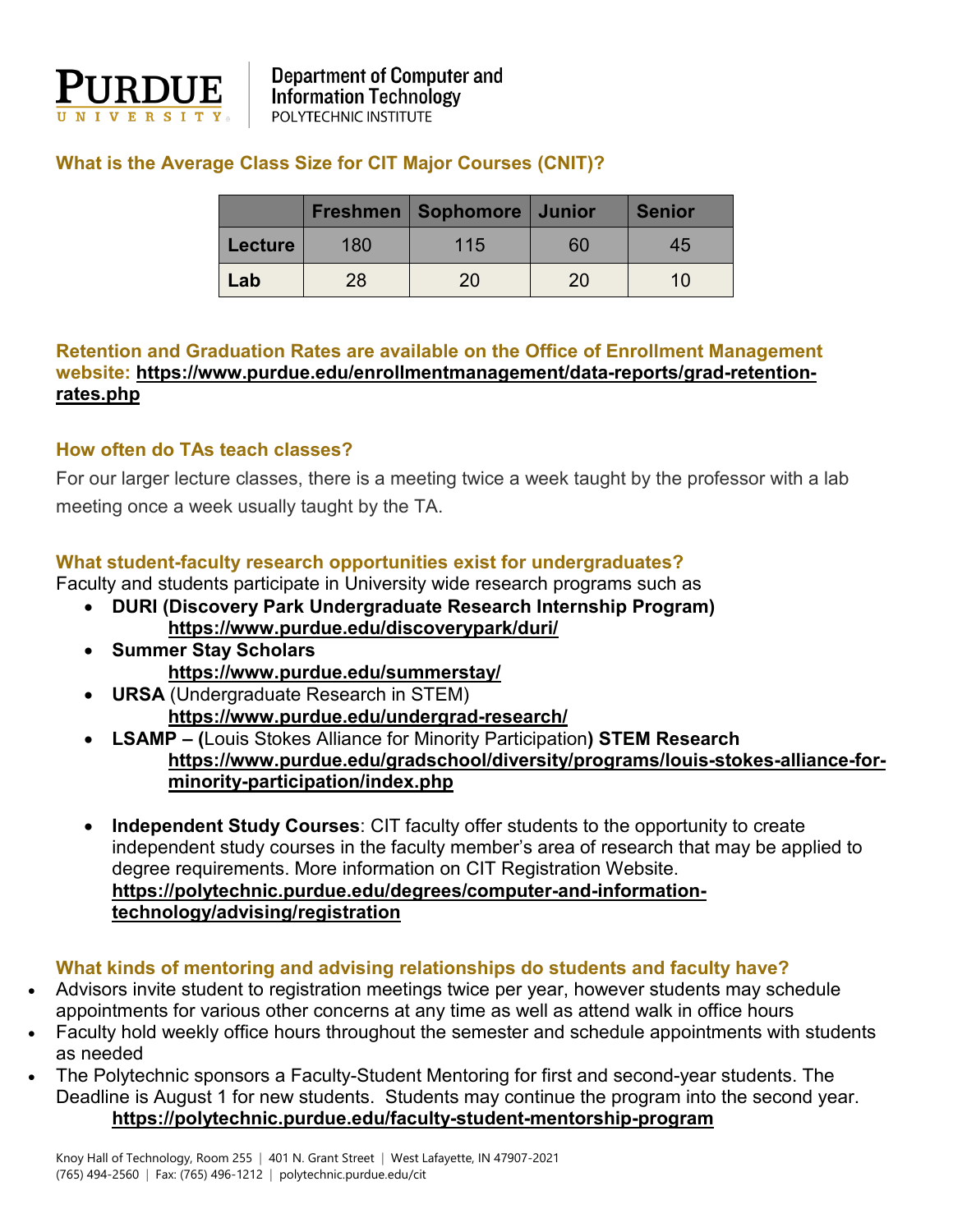# **What's the teaching typically like?**

# • **Theoretical and Experiential Learning**

- Most of our courses have a strong laboratory component where students learn by doing. You will obtain hands-on experience with state-of-the-art tools that prepare you to be successful immediately upon graduation. Lecture typically meeting twice per week with a scheduled hands-on la
- **Active Learning Classrooms:** innovative, discussion-based

# **How long does it typically take recent grads to find a full-time job in their career field?**

Typically, students have offers prior to graduation and over 98 percent report full-time IT employment within 6 months of graduation. To view where the Center for Career Opportunities First Destination Data please visit: **<https://www.cco.purdue.edu/Students/Post-GradDataAndSurveys?tab=FirstDestinationData>**

# **What networking or career fairs are held each year?**

- **CIT Career Fair – September**
- **Polytechnic Career Fair – February**
- **CIT Student Council Events**
- **CIT Departmental Events**

# **Are there honors programs or capstone classes? If so, what are they like?**

- Purdue Honors Program Incoming Students Invited based on eligibility: **<https://honors.purdue.edu/>**
- Each CIT major has a course(s) in the final year that ties together the key learning objectives that faculty expect the student to have learned during the major study

# **CIT Study Abroad:**

Many opportunities are available through the Polytechnic and Purdue Globalization Offices. The sophomore year is recommended for CIT students to participate in a full semester study abroad program. Shorter length opportunities are available during spring break and summer sessions which will not interfere with critical paths.

# **Purdue Study Abroad: https://www.purdue.edu/IPPU/SA/ Polytechnic Globalization: https://polytechnic.purdue.edu/office-of-globalization**

# **Popular Tutoring and Student Academic Support:**

- **The Purdue Writing Lab:<https://owl.purdue.edu/>**
- **BEST** (Building Excellence for Students in Technology) Academic Coaching: **<https://polytechnic.purdue.edu/best>**
- **Math Resource Room:<https://www.math.purdue.edu/academic/courses/helproom> Student Success Programs:<https://www.purdue.edu/studentsuccess/>**